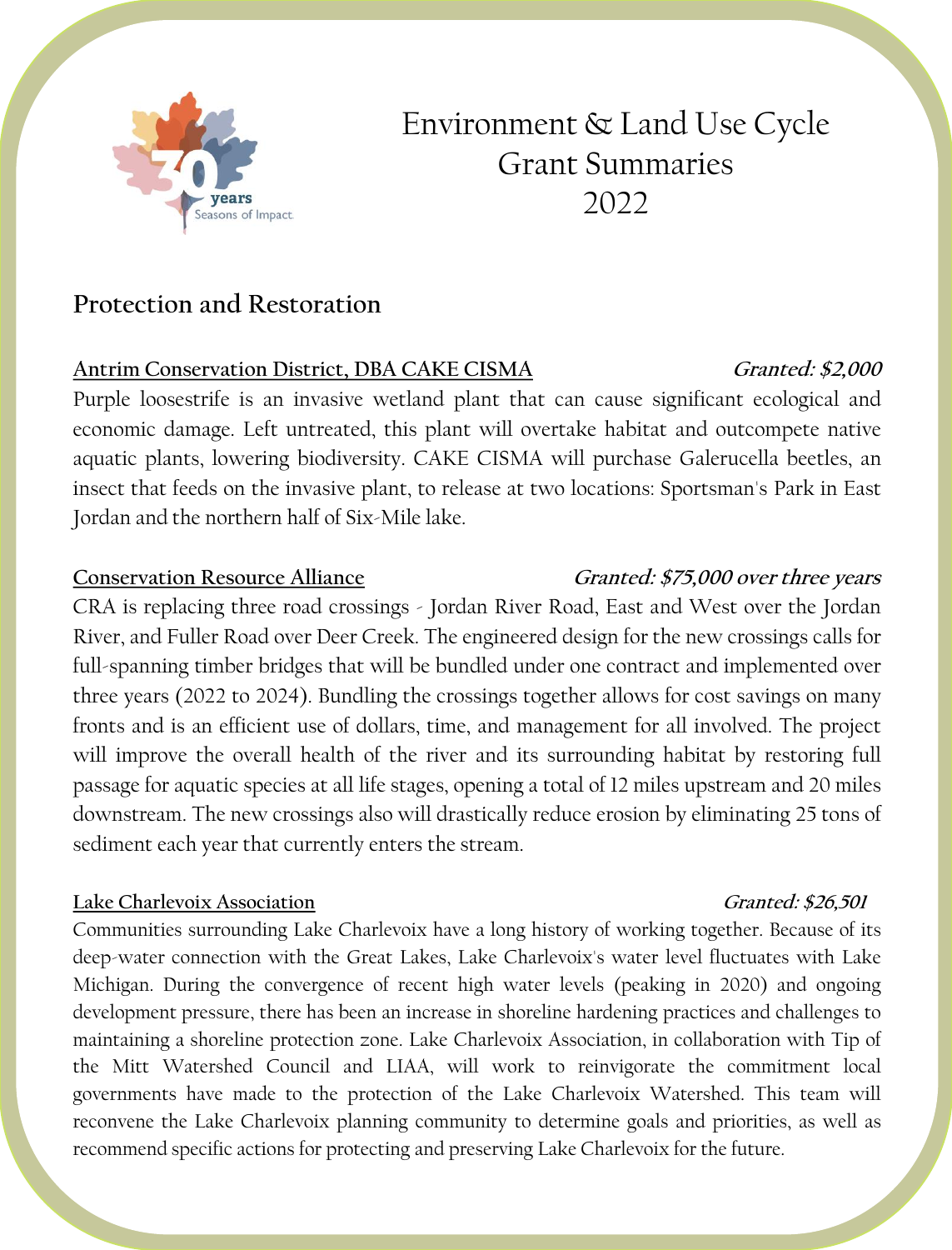# **Protection and Restoration**

## **Walloon Lake Association and Conservancy Granted: \$5,000**

Walloon Lake Association & Conservancy will install a permanent, solar-powered boat wash station at the Sumner Road Boat Launch on Walloon Lake (in Bay Township). The station is referred to as a CD3 system - "Clean, Drain, Dry, Dispose," which is the nationally accepted best practice for boat washing. The goal is to stop the spread of aquatic invasive species in Walloon Lake and the transfer of invasives to other lakes. It also provides boaters the opportunity to abide by Michigan State law that requires boaters to ensure watercraft and trailers are free from aquatic organisms, including plants.

# **Sustainability**

# **East Jordan Public Schools Granted: \$8,500**

The garden program at East Jordan Elementary School (EJES) began five years ago. EJPS will purchase composting stations for both the elementary school and the middle/high school to continue the garden revitalization and expansion. According to the Environmental Protection Agency, 20% of waste in landfills is food; the EJES cafeteria produces at least 30 pounds of food waste weekly. The new composting system will take food that would otherwise be wasted and convert it into fertile soil for the garden, while educating students around the process of composting. Students will learn about reducing waste, strengthening soil, decreasing greenhouse gas emissions, reducing the need for pesticides, and building stronger food systems.

### Tara's Meadow Education & Retreat Center **Granted: \$5,000**

Tara's Meadow will continue its vital environmental work to "Think Global, Act Local." Their Beaver Island Sustainability Initiative (BISI) aims to provide a regional model of sustainability by lowering the carbon footprint on BI through conservation and renewable energy strategies; local food systems; and restoration of healthy ecosystems. Their efforts focus on planning and action steps that engage broad segments of the local population. Funding will support events and programs involving youth mentorship.